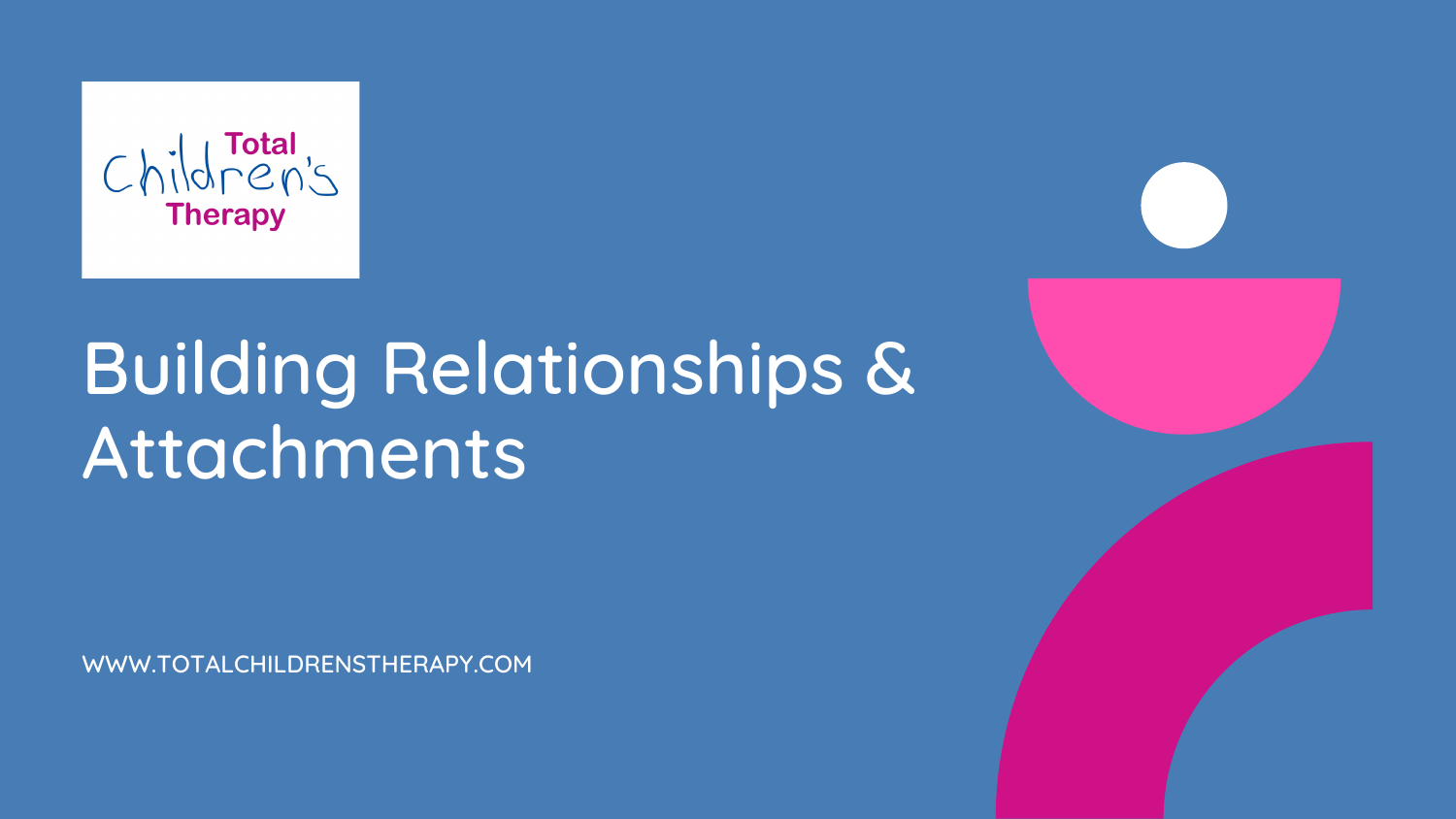TCT's Relationships and Attachment Support Service is for parents or carers who recognise that they struggle with bonding or attachment with their baby, child, tween or teenager for

- whatever reason.
- 
- 

The service will help parents to understand what may be causing their child's moods/behaviours. Support is then provided to learn different approaches to interact with their children.

• In turn, this helps to improve the relationship and leads to a number of positive gains such as an increase in self-confidence, better emotional regulation and helps the parent feel more confident to meet their child's needs.



## **Building Relationships & Attachments**

#### SERVICE OUTLINE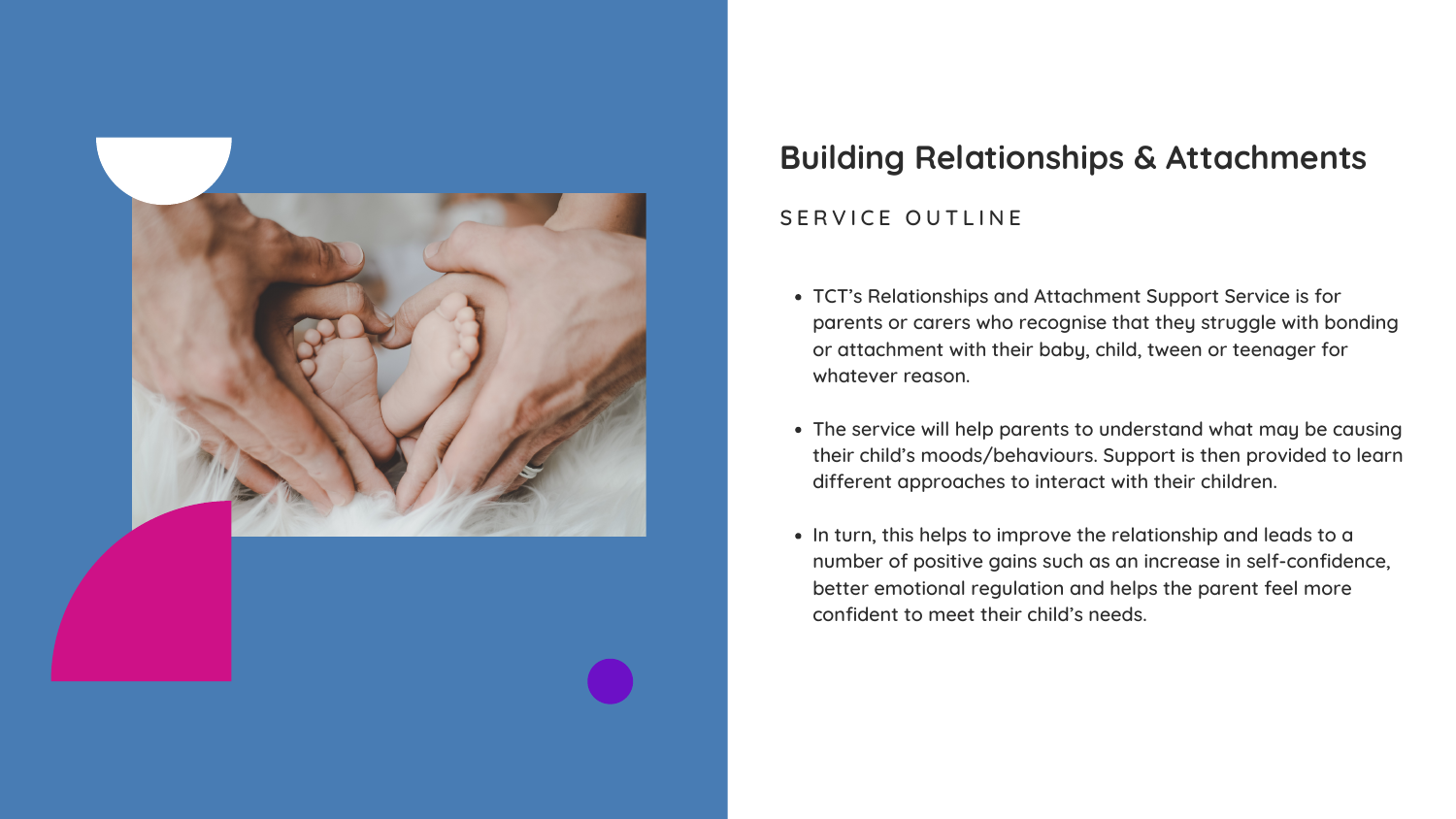- Parents/carers who have struggled to form an attachment to their child/ baby.
- Those who want to build a better relationship between parent/carer and child.
- 
- For those who have had a forced separation from their child and want to rebuild their attachment.

Parents/carers who feel their children's behaviour is due to difficulties with their relationship and connection.



### Who is the service designed for?

#### Fees

Please refer to our Fees and Services document.